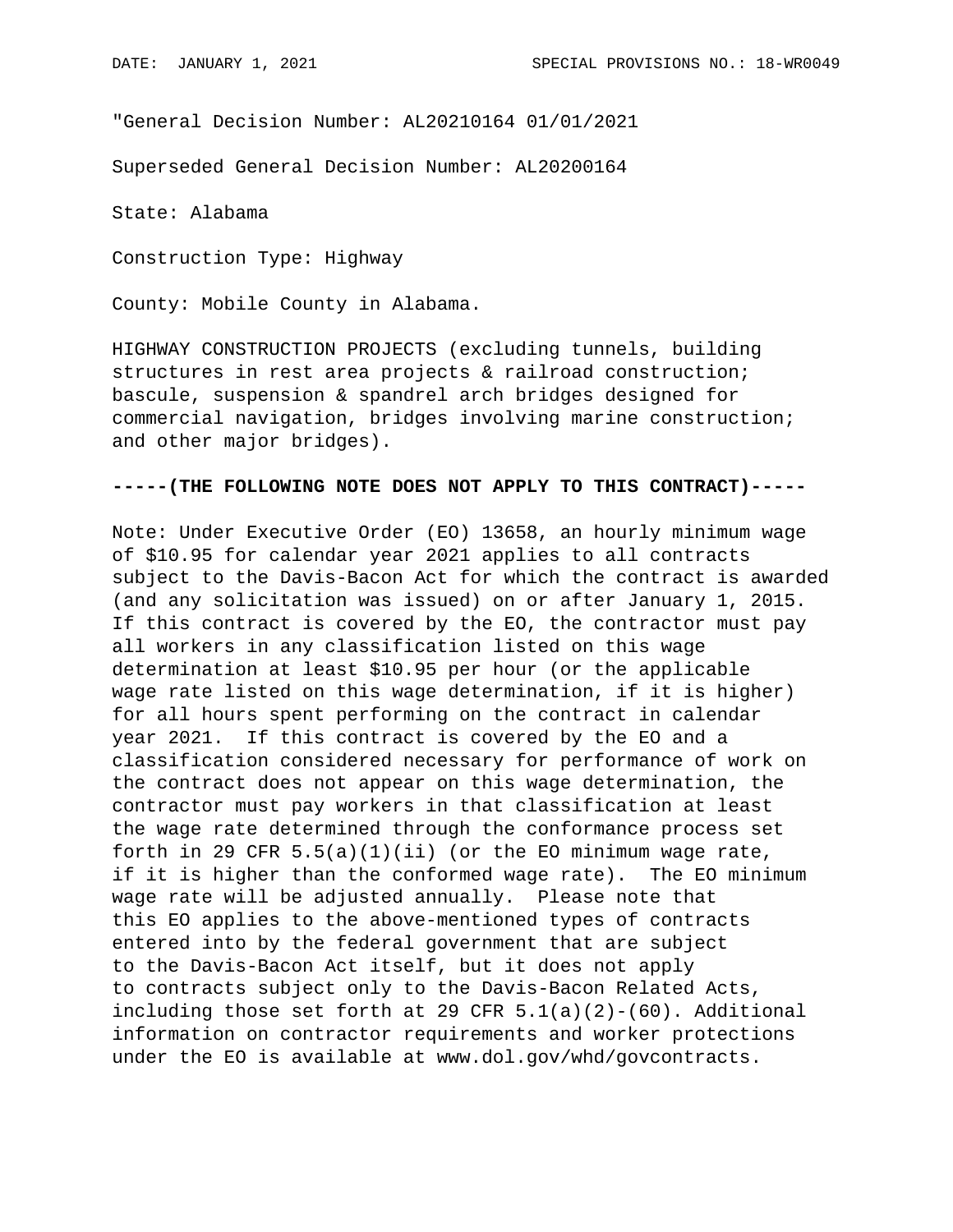Modification Number Publication Date<br>0 01/01/2021 0 01/01/2021

ELEC0505-001 09/01/2019

|                         | Rates | Fringes |  |
|-------------------------|-------|---------|--|
| ELECTRICIAN\$ 27.34     |       | 3%+8.61 |  |
| SUAL2019-043 11/13/2019 |       |         |  |

|                                                                      | Rates | Fringes |
|----------------------------------------------------------------------|-------|---------|
| CEMENT MASON/CONCRETE FINISHER\$ 16.20                               |       | 0.00    |
| FORM WORKER\$ 10.00                                                  |       | 0.00    |
| HIGHWAY/PARKING LOT STRIPING:<br>Operator (Striping Machine)\$ 19.82 |       | 0.00    |
| HIGHWAY/PARKING LOT STRIPING:<br>Truck Driver (Line Striping         |       |         |
| $True k)$ \$ 14.55                                                   |       | 0.00    |
| IRONWORKER, REINFORCING\$ 17.70                                      |       | 0.00    |
| IRONWORKER, STRUCTURAL\$ 22.40                                       |       | 0.00    |
| LABORER GRADE CHECKER\$ 14.08                                        |       | 0.00    |
| LABORER: Asphalt, Includes<br>Raker, Shoveler, Spreader and          |       |         |
| Distributor\$ 14.22                                                  |       | 0.00    |
| LABORER: Common or General\$ 12.41                                   |       | 0.00    |
| LABORER: Mason Tender -                                              |       |         |
| Cement/Concrete\$ 13.20                                              |       | 0.00    |
| LABORER: Pipelayer\$ 15.98                                           |       | 0.00    |
| LABORER: Erosion Control\$ 10.17                                     |       | 0.00    |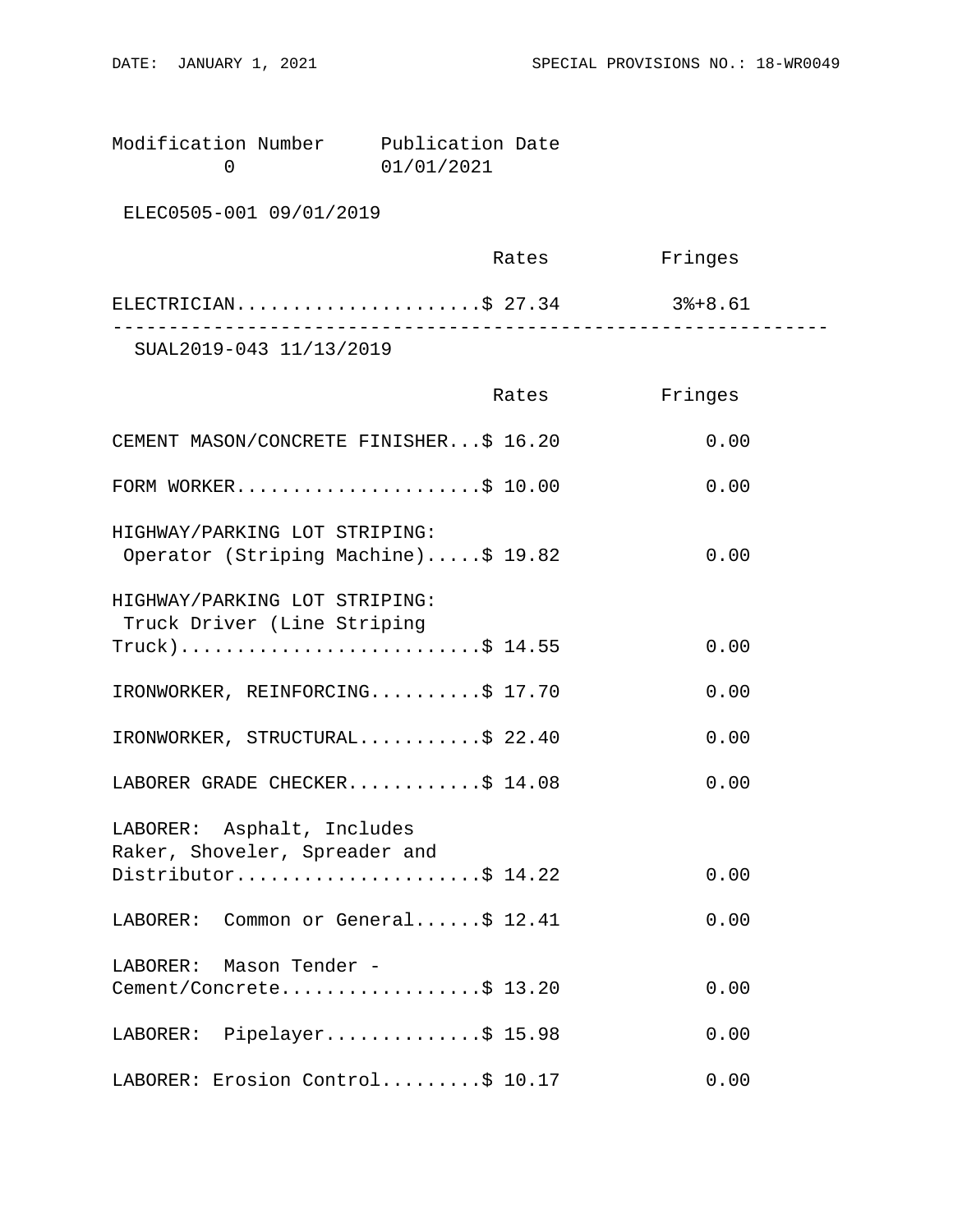|                                    | OPERATOR: Asphalt Spreader\$ 16.31                            | 0.00  |
|------------------------------------|---------------------------------------------------------------|-------|
| OPERATOR:                          | Backhoe/Excavator/Trackhoe\$ 19.10                            | 0.00  |
|                                    | OPERATOR: Bobcat/Skid<br>Steer/Skid Loader\$ 13.88            | 0.00  |
| OPERATOR:                          | $\texttt{Broom}/\texttt{Sweeper} \dots \dots \$ 13.38         | 0.00  |
| OPERATOR:                          | Bulldozer\$ 18.82                                             | 0.00  |
| OPERATOR:                          | Crane\$ 25.82                                                 | 0.00  |
| OPERATOR:                          | Drill\$ 26.73                                                 | 11.25 |
|                                    | OPERATOR: Grader/Blade\$ 17.98                                | 0.00  |
|                                    | OPERATOR: Loader\$ 17.45                                      | 0.00  |
|                                    | OPERATOR: Material Transfer<br>Vehicle\$ 16.60                | 0.00  |
|                                    | OPERATOR: Mechanic\$ 19.16                                    | 0.00  |
|                                    | OPERATOR: Milling Machine\$ 15.79                             | 0.00  |
|                                    | OPERATOR: Oiler\$ 16.83                                       | 0.00  |
|                                    | OPERATOR: Paver (Asphalt,<br>Aggregate, and Concrete)\$ 15.54 | 0.00  |
|                                    | OPERATOR: Roller\$ 15.87                                      | 0.00  |
|                                    | OPERATOR: Scraper\$ 13.30                                     | 0.00  |
|                                    | PAINTER (Brush and Roller)\$ 15.97                            | 1.27  |
|                                    | TRAFFIC CONTROL: Flagger\$ 14.00                              | 0.00  |
| TRAFFIC CONTROL:<br>Laborer-Cones/ |                                                               |       |
| Barricades/Barrels -               | Setter/Mover/Sweeper\$ 14.58                                  | 0.00  |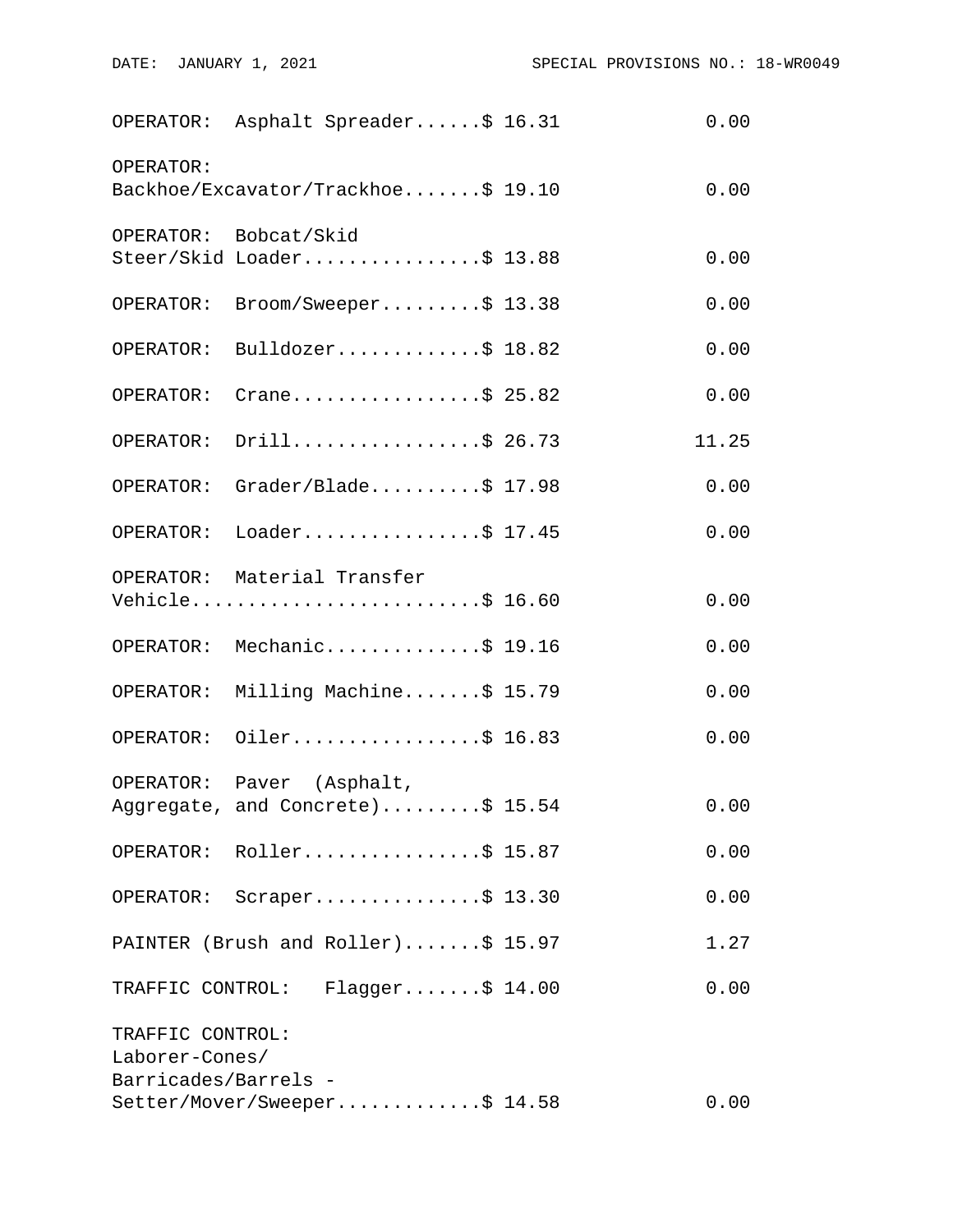|               | TRUCK DRIVER: Water Truck\$ 13.50           | 0.00 |
|---------------|---------------------------------------------|------|
|               | TRUCK DRIVER: Semi-Trailer<br>Truck\$ 15.56 | 0.00 |
| TRUCK DRIVER: | Pickup Truck\$ 15.05                        | 0.00 |
|               | TRUCK DRIVER: Lowboy Truck\$ 16.79          | 0.00 |
|               | TRUCK DRIVER: Flatbed Truck\$ 15.00         | 0.00 |
|               | TRUCK DRIVER: Dump Truck\$ 16.04            | 0.00 |

WELDERS - Receive rate prescribed for craft performing operation to which welding is incidental.

================================================================

Note: Executive Order (EO) 13706, Establishing Paid Sick Leave for Federal Contractors applies to all contracts subject to the Davis-Bacon Act for which the contract is awarded (and any solicitation was issued) on or after January 1, 2017. If this contract is covered by the EO, the contractor must provide employees with 1 hour of paid sick leave for every 30 hours they work, up to 56 hours of paid sick leave each year. Employees must be permitted to use paid sick leave for their own illness, injury or other health-related needs, including preventive care; to assist a family member (or person who is like family to the employee) who is ill, injured, or has other health-related needs, including preventive care; or for reasons resulting from, or to assist a family member (or person who is like family to the employee) who is a victim of, domestic violence, sexual assault, or stalking. Additional information on contractor requirements and worker protections under the EO is available at www.dol.gov/whd/govcontracts.

Unlisted classifications needed for work not included within the scope of the classifications listed may be added after award only as provided in the labor standards contract clauses (29CFR 5.5 (a) (1) (ii)).

----------------------------------------------------------------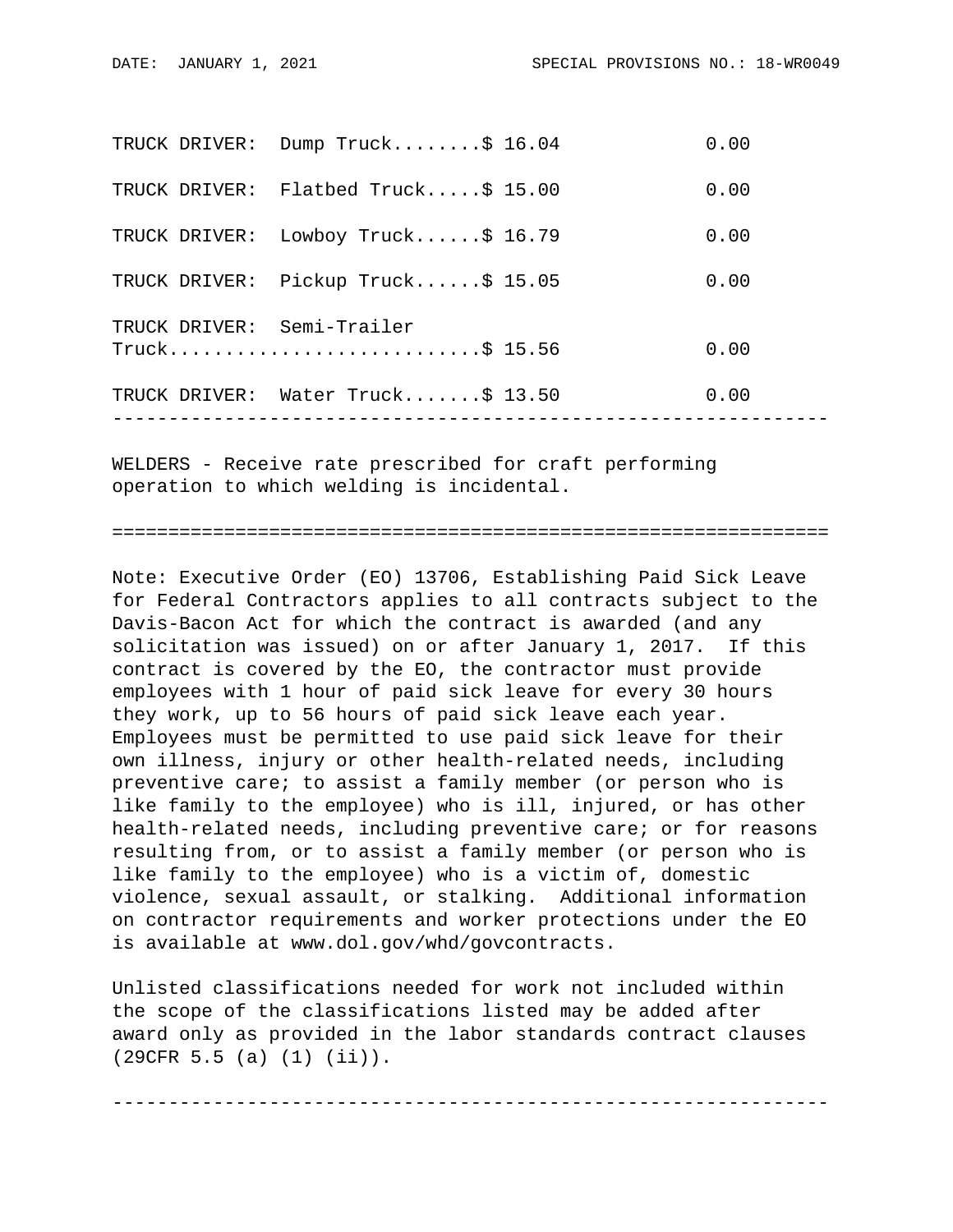The body of each wage determination lists the classification and wage rates that have been found to be prevailing for the cited type(s) of construction in the area covered by the wage determination. The classifications are listed in alphabetical order of ""identifiers"" that indicate whether the particular rate is a union rate (current union negotiated rate for local), a survey rate (weighted average rate) or a union average rate (weighted union average rate).

Union Rate Identifiers

A four-letter classification abbreviation identifier enclosed in dotted lines beginning with characters other than ""SU"" or ""UAVG"" denotes that the union classification and rate were prevailing for that classification in the survey. Example: PLUM0198-005 07/01/2014. PLUM is an abbreviation identifier of the union which prevailed in the survey for this classification, which in this example would be Plumbers. 0198 indicates the local union number or district council number where applicable, i.e., Plumbers Local 0198. The next number, 005 in the example, is an internal number used in processing the wage determination. 07/01/2014 is the effective date of the most current negotiated rate, which in this example is July 1, 2014.

Union prevailing wage rates are updated to reflect all rate changes in the collective bargaining agreement (CBA) governing this classification and rate.

Survey Rate Identifiers

Classifications listed under the ""SU"" identifier indicate that no one rate prevailed for this classification in the survey and the published rate is derived by computing a weighted average rate based on all the rates reported in the survey for that classification. As this weighted average rate includes all rates reported in the survey, it may include both union and non-union rates. Example: SULA2012-007 5/13/2014. SU indicates the rates are survey rates based on a weighted average calculation of rates and are not majority rates. LA indicates the State of Louisiana. 2012 is the year of survey on which these classifications and rates are based. The next number, 007 in the example, is an internal number used in producing the wage determination. 5/13/2014 indicates the survey completion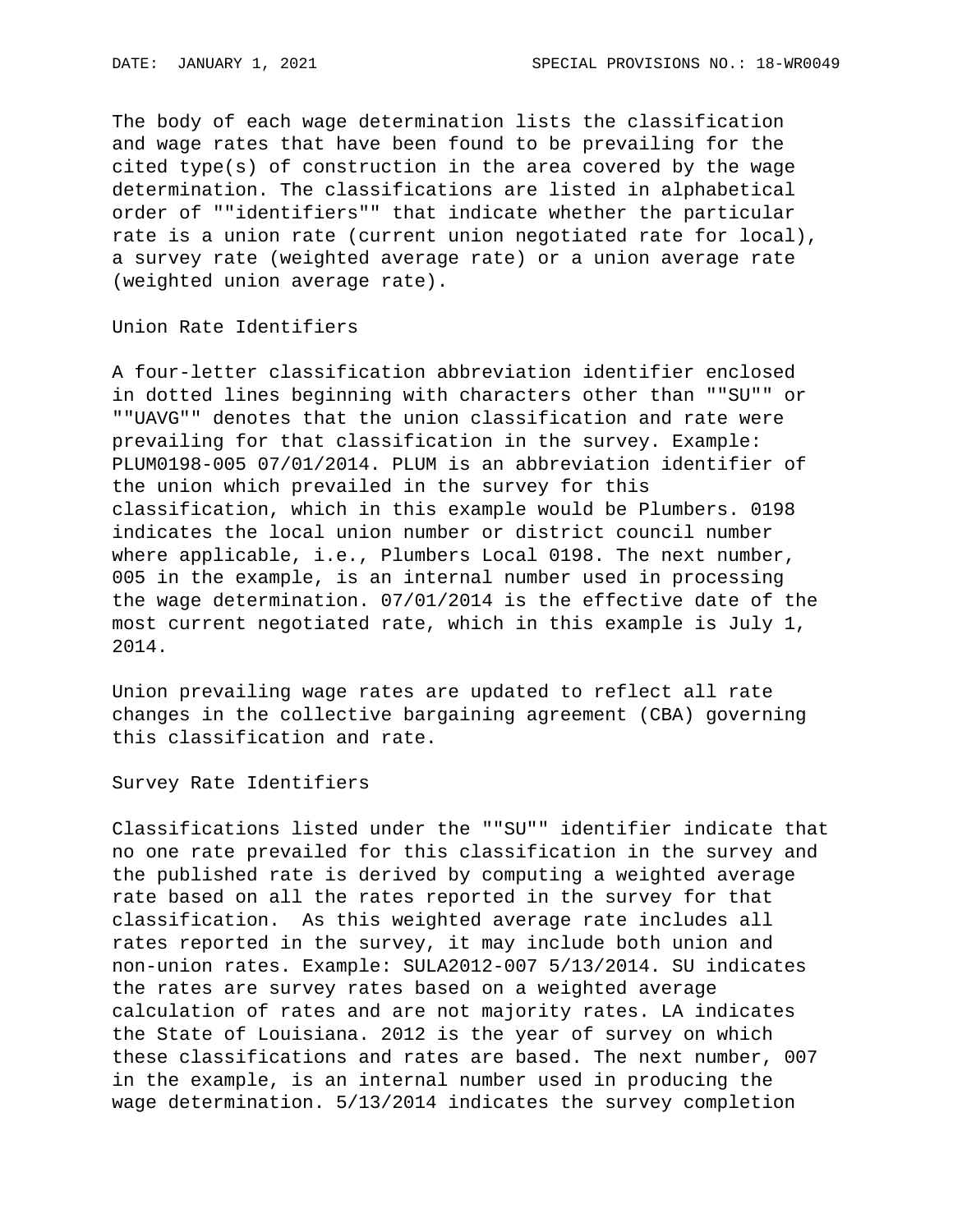date for the classifications and rates under that identifier.

Survey wage rates are not updated and remain in effect until a new survey is conducted.

Union Average Rate Identifiers

Classification(s) listed under the UAVG identifier indicate that no single majority rate prevailed for those classifications; however, 100% of the data reported for the classifications was union data. EXAMPLE: UAVG-OH-0010 08/29/2014. UAVG indicates that the rate is a weighted union average rate. OH indicates the state. The next number, 0010 in the example, is an internal number used in producing the wage determination. 08/29/2014 indicates the survey completion date for the classifications and rates under that identifier.

A UAVG rate will be updated once a year, usually in January of each year, to reflect a weighted average of the current negotiated/CBA rate of the union locals from which the rate is based.

----------------------------------------------------------------

## WAGE DETERMINATION APPEALS PROCESS

1.) Has there been an initial decision in the matter? This can be:

- \* an existing published wage determination
- \* a survey underlying a wage determination
- a Wage and Hour Division letter setting forth a position on a wage determination matter
- \* a conformance (additional classification and rate) ruling

On survey related matters, initial contact, including requests for summaries of surveys, should be with the Wage and Hour Regional Office for the area in which the survey was conducted because those Regional Offices have responsibility for the Davis-Bacon survey program. If the response from this initial contact is not satisfactory, then the process described in 2.) and 3.) should be followed.